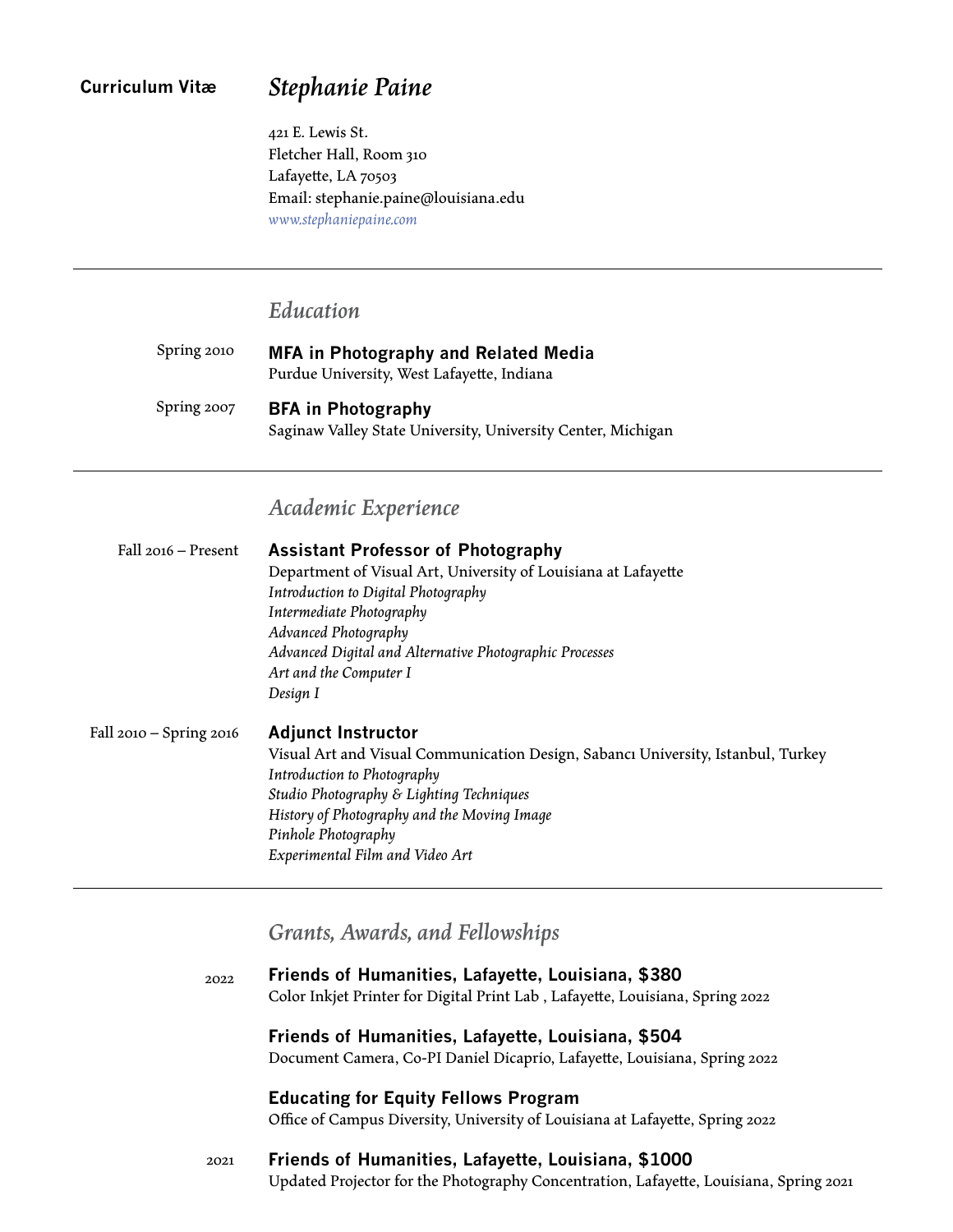|             | 2020 | Art Now: Photography, Second Place, \$200<br>Ann Arbor Art Center, Ann Arbor, Michigan, April 3 - May 20, 2020                                                                |  |  |
|-------------|------|-------------------------------------------------------------------------------------------------------------------------------------------------------------------------------|--|--|
|             |      | Friends of Humanities, Lafayette, Louisiana, \$800<br>Color Inkjet Printers for Digital Print Lab, Lafayette, Louisiana, Spring 2020                                          |  |  |
|             |      | The Environment and Social Activism, Honorary Mention<br>NY Photo Curator Global Photography Awards<br>nyphotocurator.com/the-environment-social-activism-morgan-post         |  |  |
|             | 2019 | Student Technology Enhancement Program (STEP) Grant, \$15,239.80<br>University of Louisiana at Lafayette, Spring 2019<br>Technology Enhancement for Photography: DSLR Cameras |  |  |
|             |      | VAE Raleigh, Contemporary South 2019, Second Place, \$200<br>309 W. Martin St, Raleigh, North Carolina, May 3 - June 22, 2019                                                 |  |  |
|             |      | Friends of Humanities, Lafayette, Louisiana, \$252<br>Supplies for a UV Exposure Unit, Lafayette, Louisiana, Spring 2019                                                      |  |  |
|             | 2018 | Lyceum Program, Student Government Association, \$750<br>Funding for Visiting Artist Morgan Post, University of Louisiana at Lafayette, October 2018                          |  |  |
|             |      | Friends of Humanities, Lafayette, Louisiana, \$660<br>Books and 35mm Film Cameras, Lafayette, Louisiana, Fall 2018                                                            |  |  |
|             |      | <b>Faculty Development Grant, \$1,050</b><br>University of Louisiana at Lafayette, 2018<br>Digital Negative Workshop, Penumbra Foundation, New York, March 2018               |  |  |
|             |      | <b>Friends of the Humanities, \$650</b><br>iMac Computer for Digital Print Lab, Lafayette, Louisiana, Spring 2018                                                             |  |  |
|             | 2017 | Friends of the Humanities, \$1,068<br>35mm Cameras and Tripods, Lafayette, Louisiana, Fall 2017                                                                               |  |  |
|             |      | Visual Arts Alliance, Second Place, \$1,000<br>Spring Street Studios 2nd Floor, Houston, Texas, May 1 - June 3, 2017                                                          |  |  |
|             |      | <b>Faculty Travel Grant, \$750</b><br>University of Louisiana at Lafayette, 2016-2017                                                                                         |  |  |
|             |      | Exhibitions - International                                                                                                                                                   |  |  |
|             | 2020 | Stop.Drop.Roll (solo and public installation)<br>Razklon Gallery, Tsarino Foundation, Bulgaria, July 6 - October 8, 2020                                                      |  |  |
|             | 2018 | <b>Bad Video Art Festival, Second Annual</b><br>A3 Gallery, Moscow, Russia, April 2018                                                                                        |  |  |
| PAGE 2 OF 5 | 2017 | <b>Syning: New Works Inspired by Olafsfjordur</b><br>Listhus Aegisgata 10, Olafsfjordur, Iceland, June 28, 2017                                                               |  |  |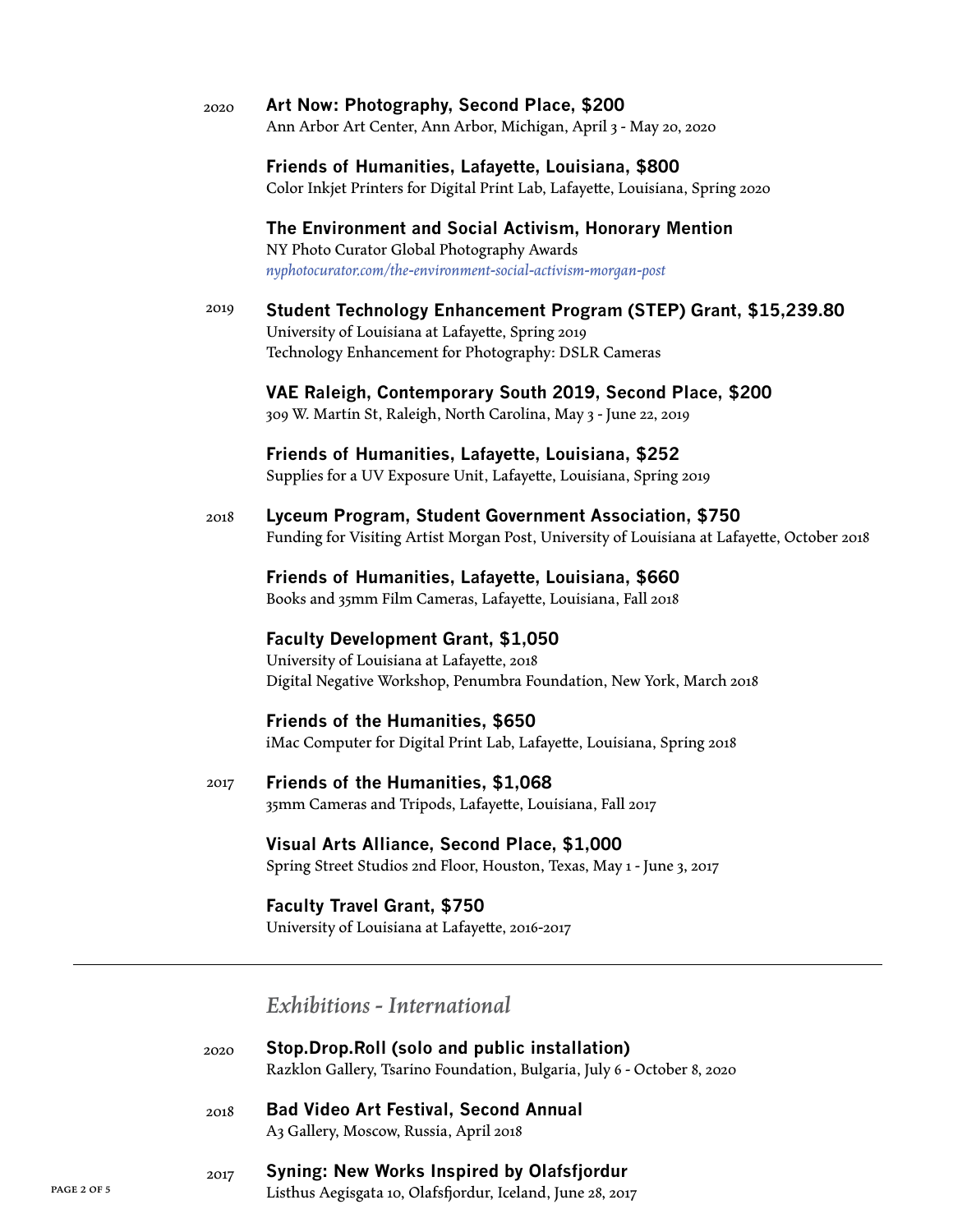**Granshan 2016 Conference: Navigating Communities** *Converse Between Two Worlds* Film Screening, AUC FALKI Theater, October 29 American University in Cairo, Egypt, October 26 - 29, 2016 2016

*Exhibitions - National*

**Light, Juror Aline Smithson (online)** A Smith Gallery, Johnson City, Texas, February 4 – March 17, 2022 *[https://asmithgallery.com/exhibitions/light-4/](https://asmithgallery.com/exhibitions/light-4/ )* Catalogue page 19 2022

## **37th Annual International Exhibition**

Meadows Gallery, University of Texas at Tyler, January 18 – March 4, 2022

#### **Contemporary Art Survey**

The Lincoln Center, Fort Collins, Colorado, November 10, 2021 – January 8, 2022

**Twenty Years of Marais Press: Imprinting a campus and collection** Hilliard Art Museum, Lafayette, Louisiana, September 10, 2021 – August 20, 2022

2021 **Photography Without a Lens: An Exhibition to Explore Alternate Processes** Rhode Island Center for Photographic Arts, Providence, Rhode Island, June 17 – July 9, 2021

#### **Turmoil and Transformation National Juried Exhibition**

Hera Gallery, Wakefield, Rhode Island, May 15 - June 19, 2021

### **Sunshine Prints**

New Orleans Photo Alliance, New Orleans, Louisiana, April 17 - July 16, 2021

## **23rd Annual Rio Brazos Juried Exhibition**

Dora Lee Langdon Center, Granbury, Texas, April 9 - May 2, 2021

#### **Star Children (invitational)**

Bradbury Art Museum[,](http:// caryphotographicartists.org) Arkansas State University, March 4 - 31, 2021

#### **Valdosta National 2021 (online)**

Dedo Maranville Fine Arts Gallery, Valdosta State University, Georgia, January 19, 2021 *[www.vsugallery.org](http://www.vsugallery.org)*

## **Waterloo Photography Invitational 2021**

Photocentric Gallery, Cleveland, Ohio, January 8 - February 6, 2021

**CPA 13th Annual Open Juried Photographic Exhibit (online)** Cary Photographic Artists, *[caryphotographicartists.org](http:// caryphotographicartists.org)*, October 2020 2020

#### **Art Now: Photography, Second Place, \$200**

Ann Arbor Art Center, Ann Arbor, Michigan, April 3 - May 20, 2020 Catalogue pages 45 - 46

#### **Midwest Queeritivities**

The Foster Gallery, University of Wisconsin - Eau Claire, February 14 - March 11, 2020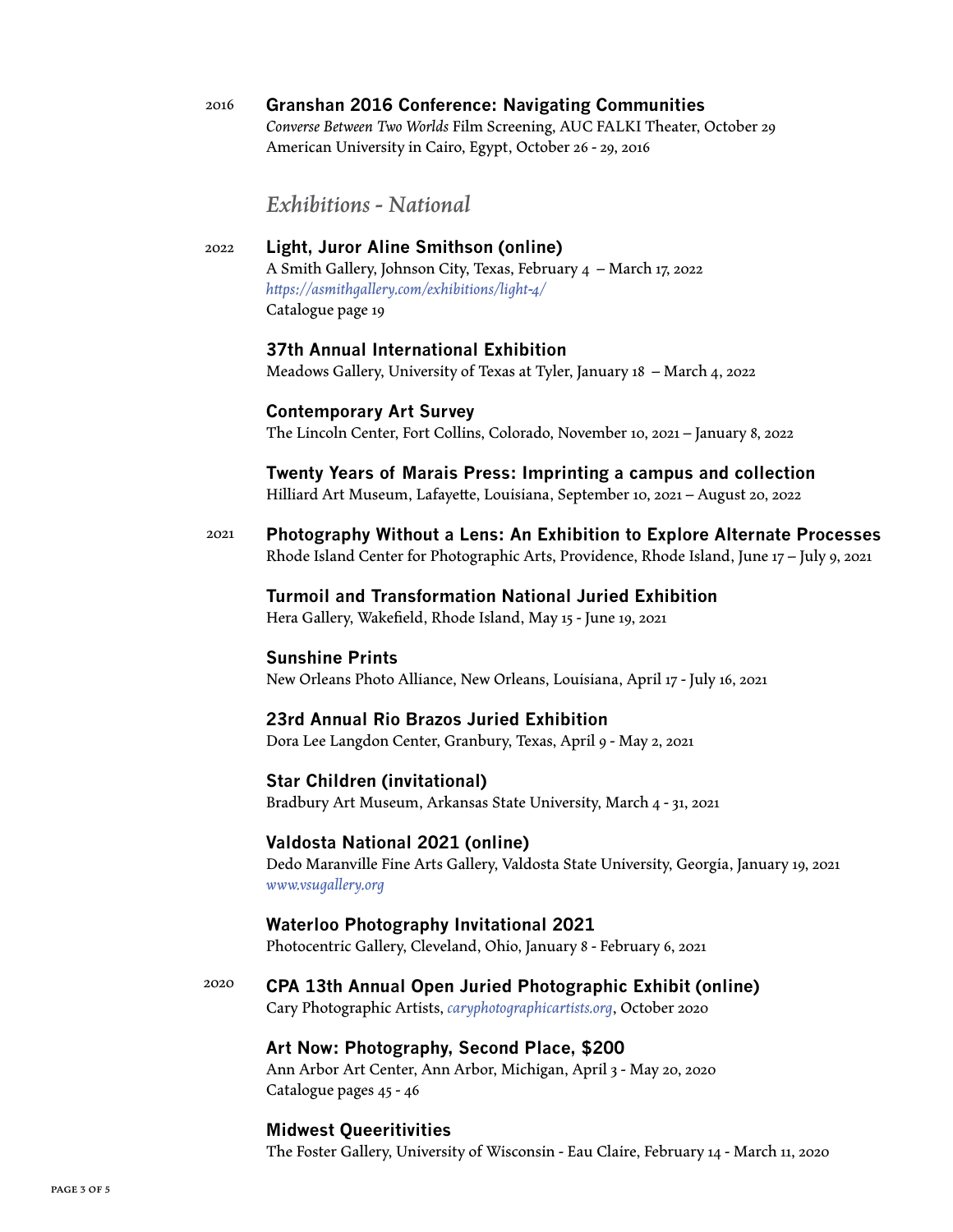#### **The Red Show** 2019

Core New Art Space, 6851 W. Colfax Ave, Denver, Colorado, November 15 - December 1, 2019

#### **Center Forward 2019**

Center for Fine Art Photography, 254 Linden St, Fort Collins, Colorado, September 4 - 28, 2019

## **RE: The Social Policing of Gender and the Criminalization of Queerness**

Amos Eno Gallery, 56 Bogart St, Brooklyn, New York, July 11 - 27, 2019

#### **Contemporary South 2019, Second Place, \$200**

VAE Raleigh, 309 W. Martin St, Raleigh, North Carolina, May 3 - June 22, 2019

#### **21st Annual Krappy Kamera Competition**

SoHo Photo Gallery, New York, New York, March 6 - 30, 2019

**Metamorphosis** 2018

Darkroom Gallery, 73 Essex Jct, Vermont, July 25 – September 2, 2018

#### **Horizon: Contemporary Landscape** Community Arts Center, Danville, Kentucky, August 26 - November 11, 2017 2017

### **Visual Arts Alliance 34th Juried Open Exhibition**

Spring Street Studios 2nd Floor, Houston, Texas, May 1 - June 3, 2017

#### **Snow and Ice**

1650 Studio and Gallery, Los Angeles, California, January 21 - February 10, 2017

#### **Spectrum-Gestalt 3** 2016

bG Gallery Bergamont Station, Santa Monica, California, June 18 - July 3, 2016

### **Noticing Nature**

Foundry Art Centre, St. Charles, Missouri, January 29 - March 11, 2016

# *Exhibitions - Regional*

**Louisiana Contemporary 2020** Ogden Museum of Southern Arts, New Orleans, September 5, 2020 - February 7, 2021 Catalogue page 35 2020

### **Faculty Miniatures**

Hilliard University Art Museum, Lafayette, Louisiana, August 23, 2019 - January 25, 2020

#### **Introductions** 2019

Fletcher Hall Gallery, University of Louisiana at Lafayette, August 26 - September 26, 2019

**One Work, One Text, Department of Visual Arts Faculty Exhibition** Fletcher Hall Gallery, University of Louisiana at Lafayette, September 7 - 29, 2017 2017

## **Department of Visual Arts Faculty Small Works Exhibition**

Dean's Gallery, Fletcher Hall, University of Louisiana at Lafayette, March 3 - 29, 2017